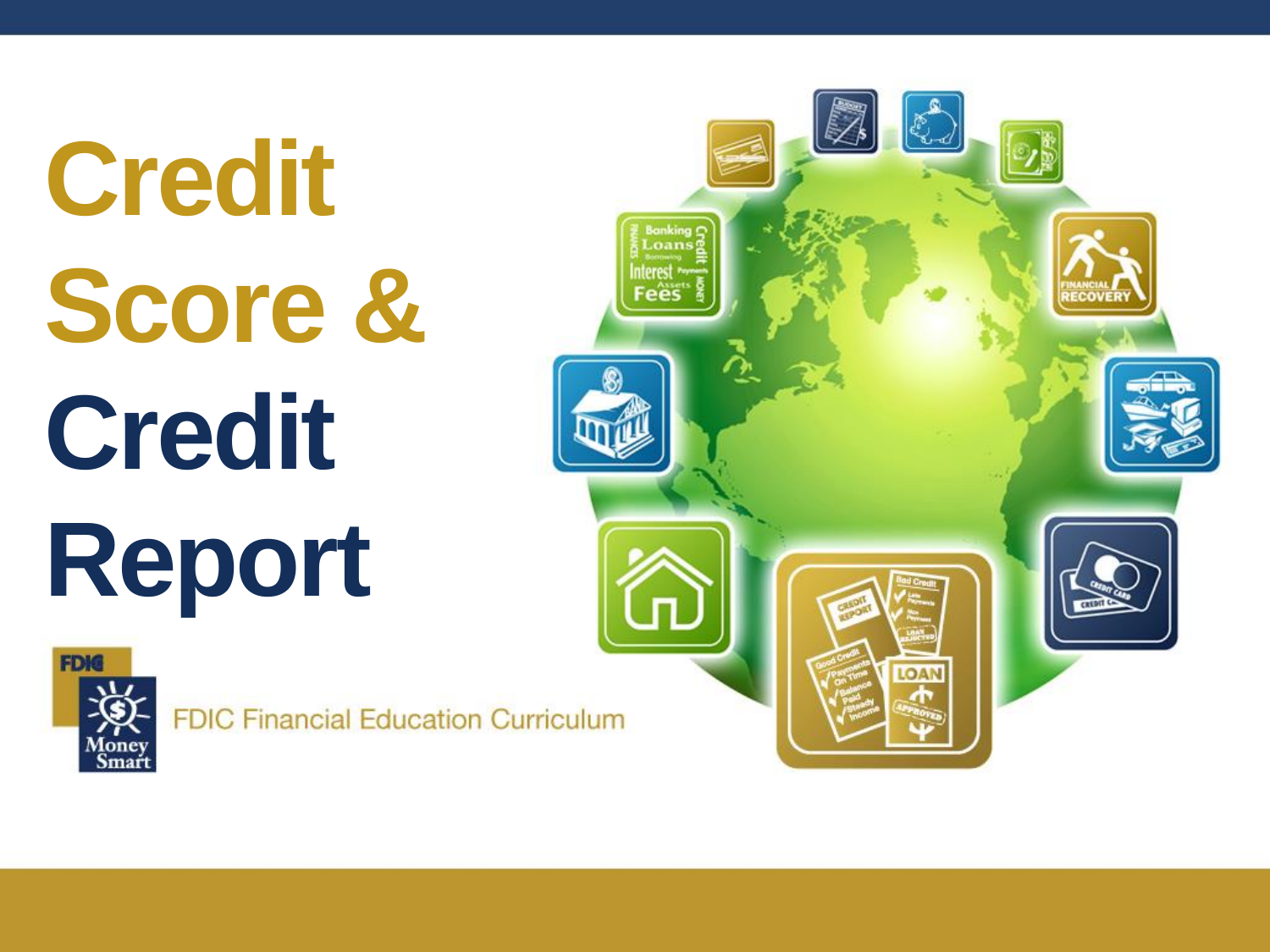#### **Welcome**



- **1. Agenda**
- **2. Ground Rules**
- **3. Introductions**

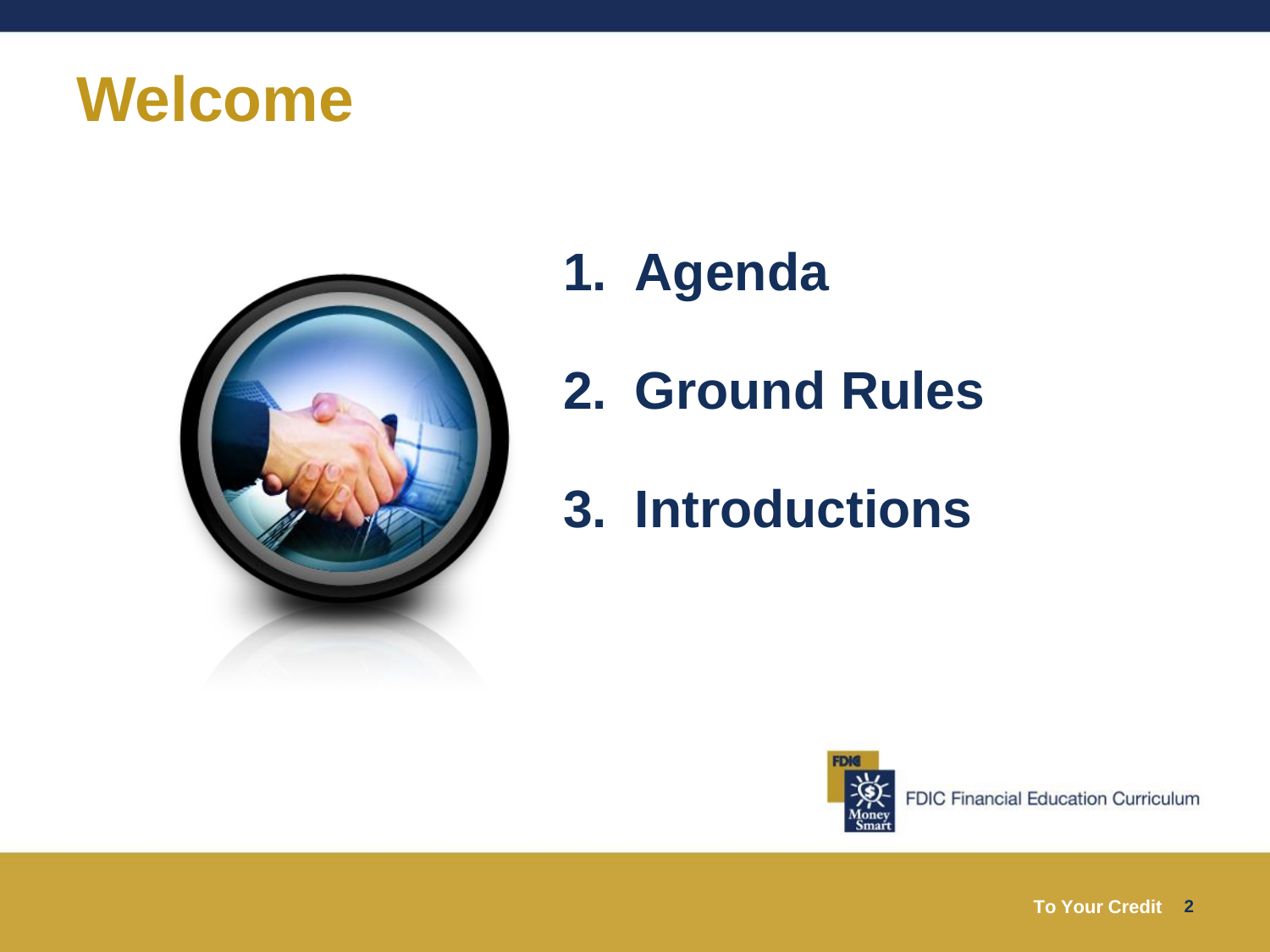# **Objectives**



- **Describe the purpose of a credit report**
- **Understand your credit score**
- **Benefits of a good credit score**
- **Identify ways to build and repair your credit history**
- **Recognize how to guard against identity theft**

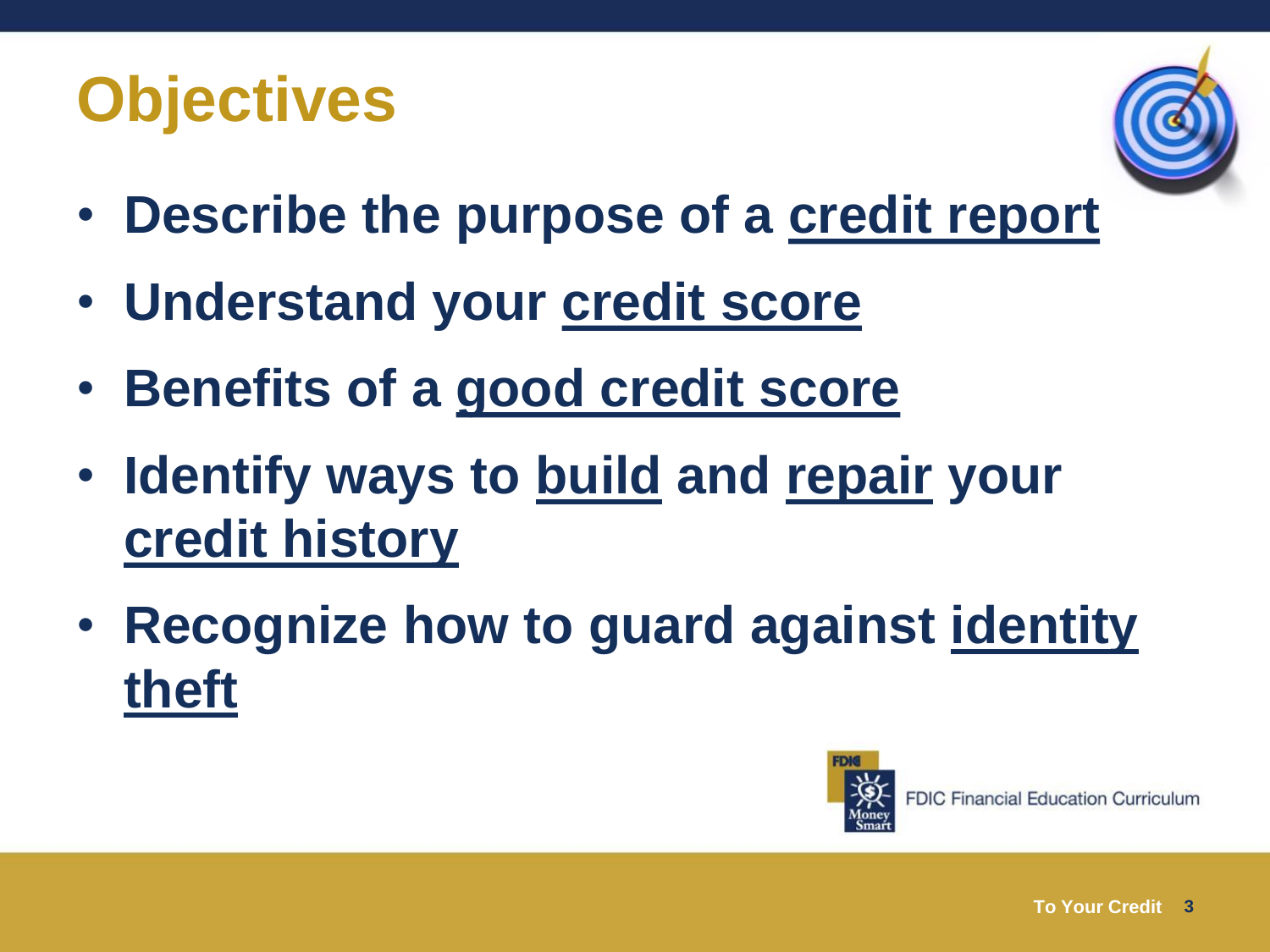#### **What Do You Know?**



#### **What do you know or want to learn about credit reports and credit score?**



**FDIC Financial Education Curriculum**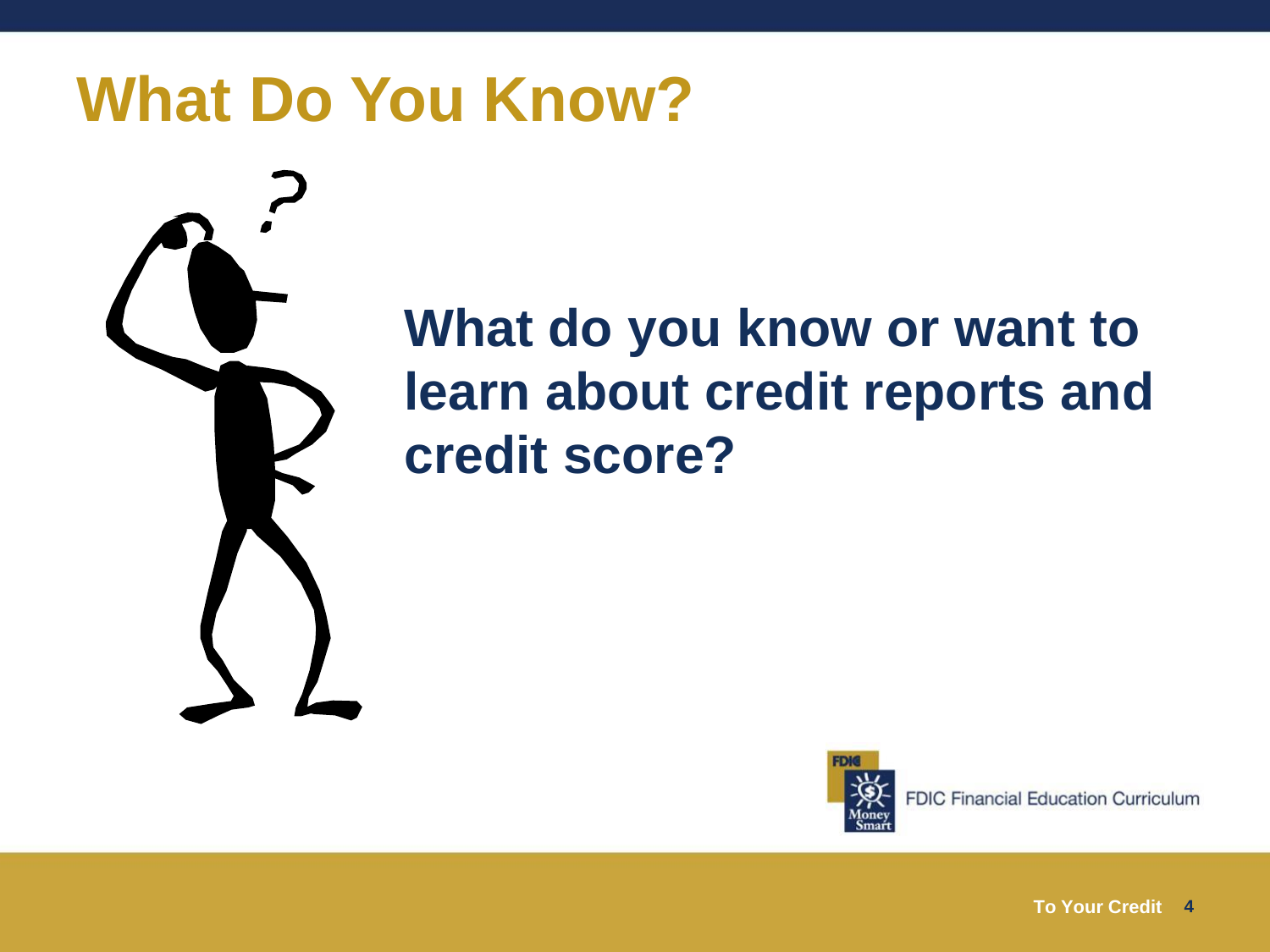# **Credit Defined**

• *Credit* **is:**

3512 846

- The ability to borrow money
- Sometimes called a loan
- A promise you make to pay back money you borrowed with interest

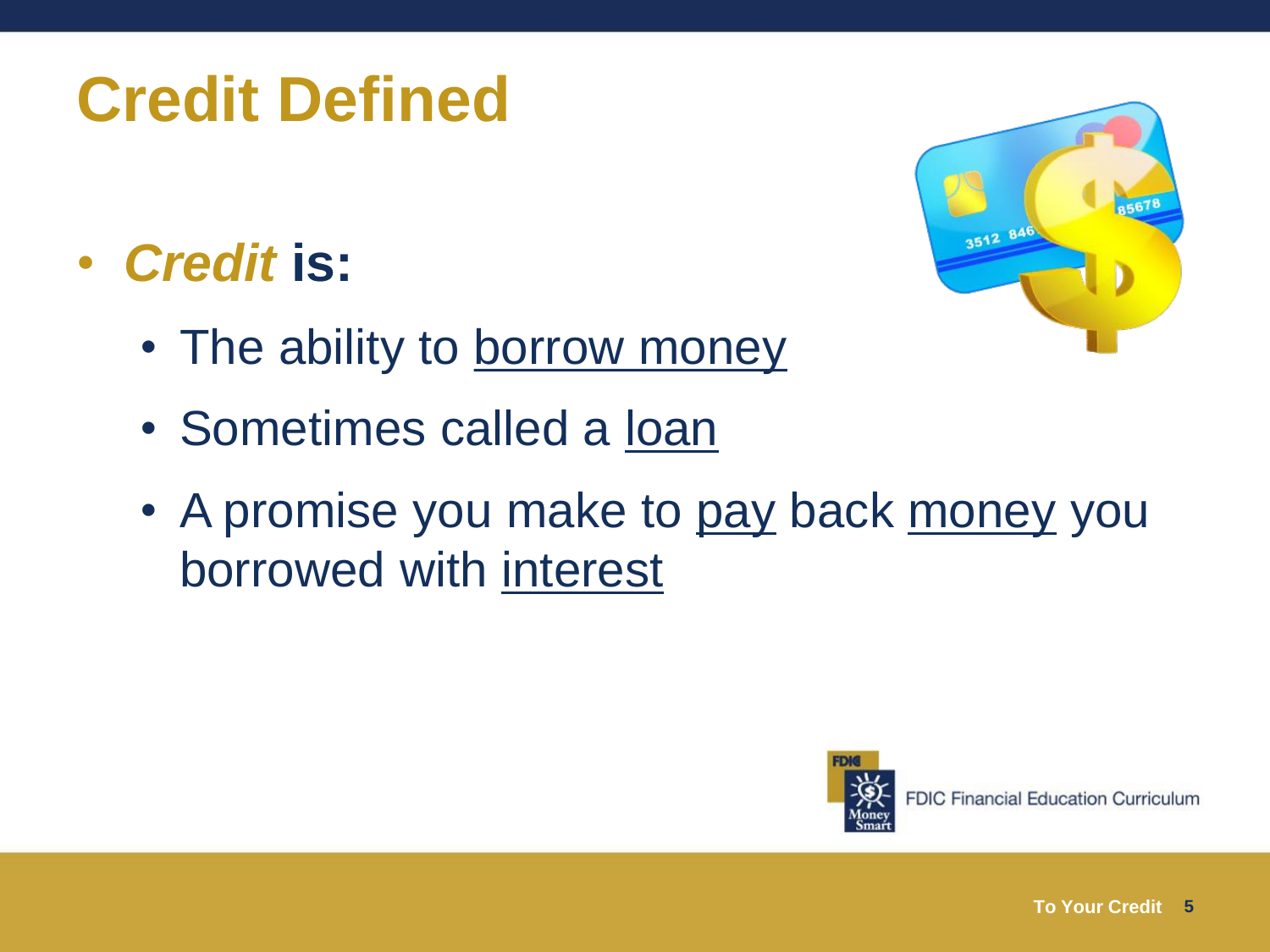### **Importance of Credit**

- It is useful in times of emergencies
- To obtain loans and other credit
	- Car loan, Business loan and Student loan
- To get certain kinds of jobs
- For housing
	- Rental applications
	- Buy a house (mortgages)
- To obtain insurance

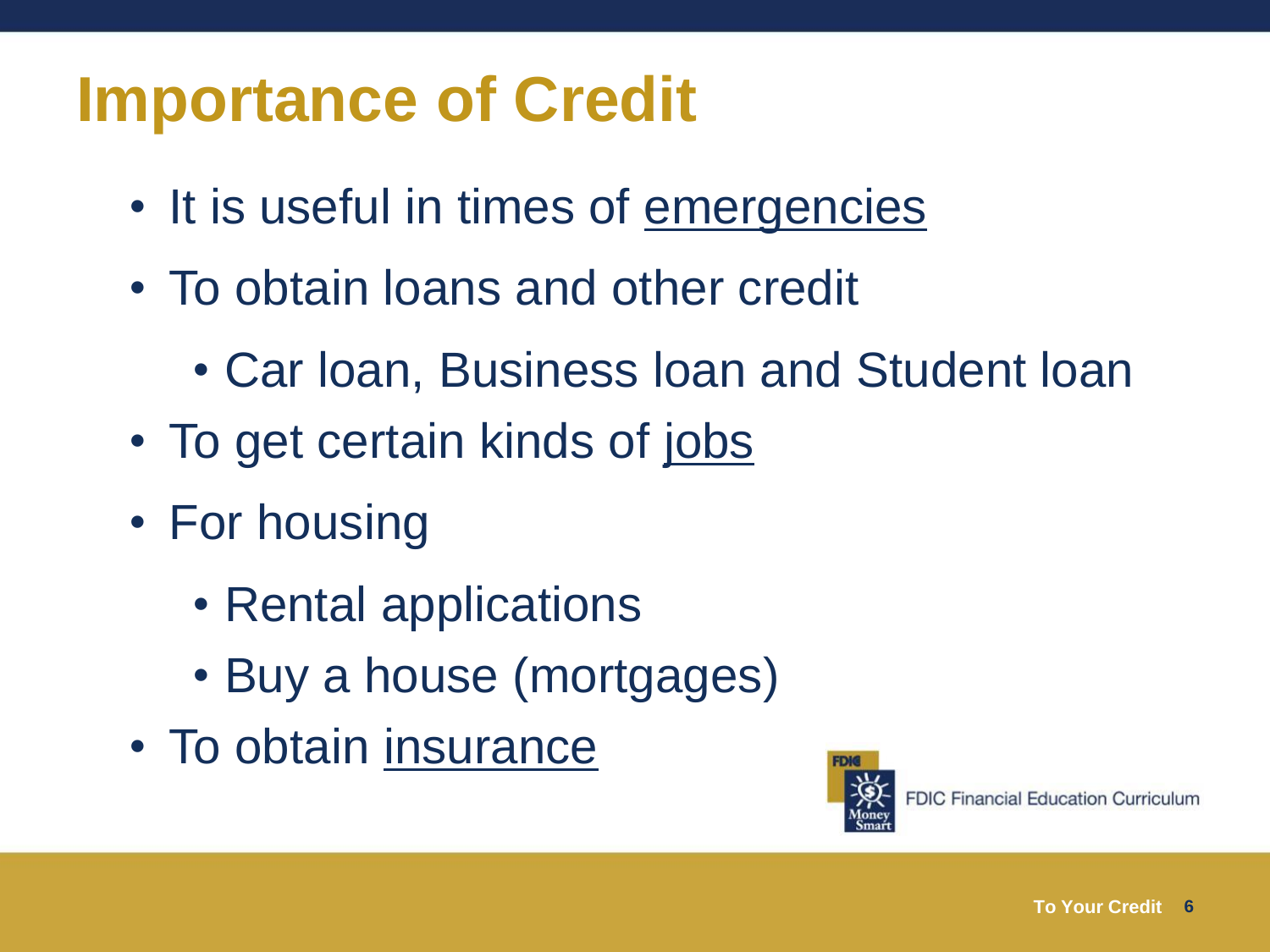# **What Creditors Look For**

#### • **The Four Cs:**

- *Capacity:* Your present and future ability to meet your payment obligations
- *Capital:* The value of your assets and your net worth
- *Character:* How you have paid bills or debts in the past
- *Collateral:* Property or assets offered to secure the loan

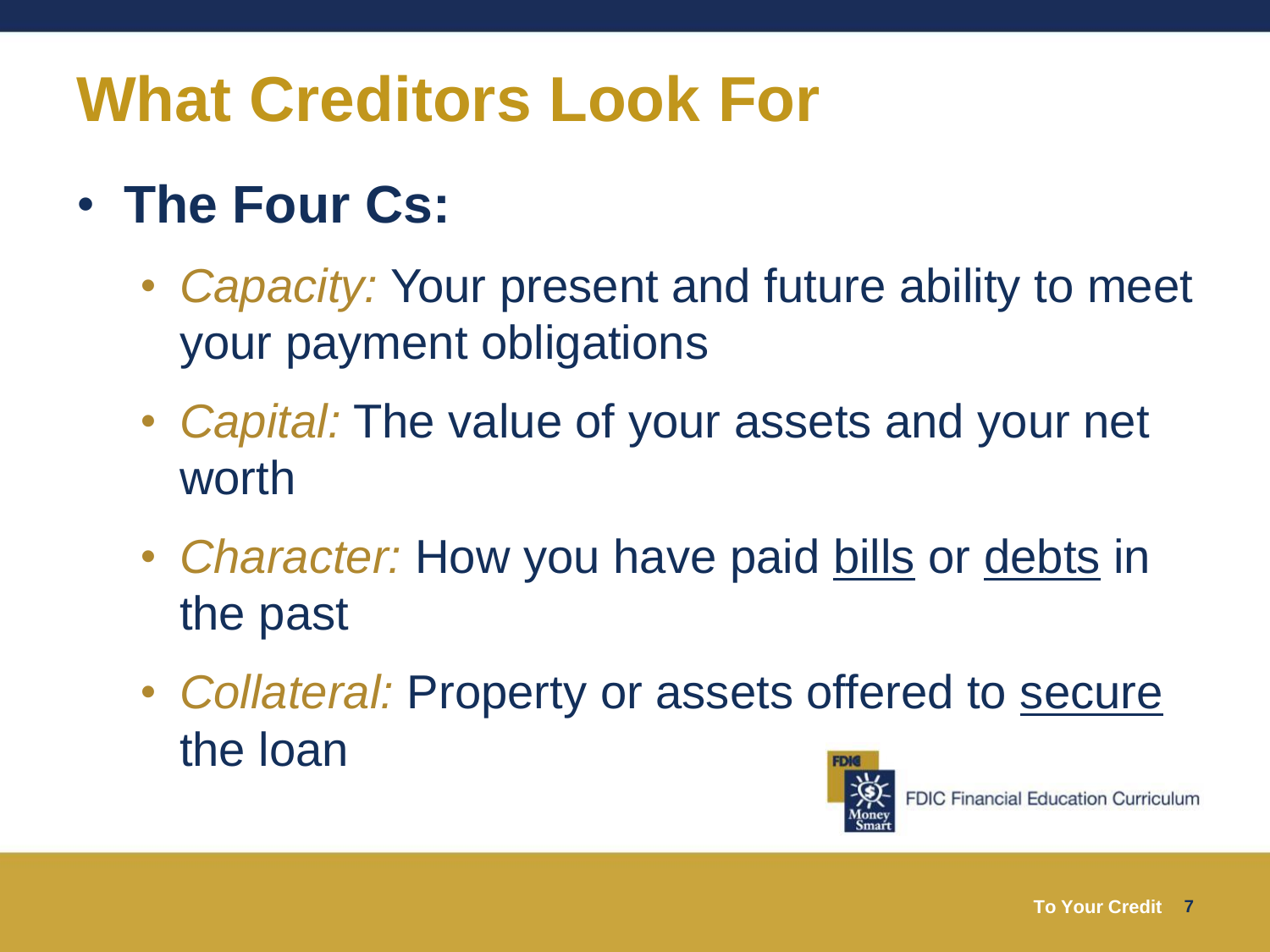#### **What Creditors Look For**





**FDIC Financial Education Curriculum**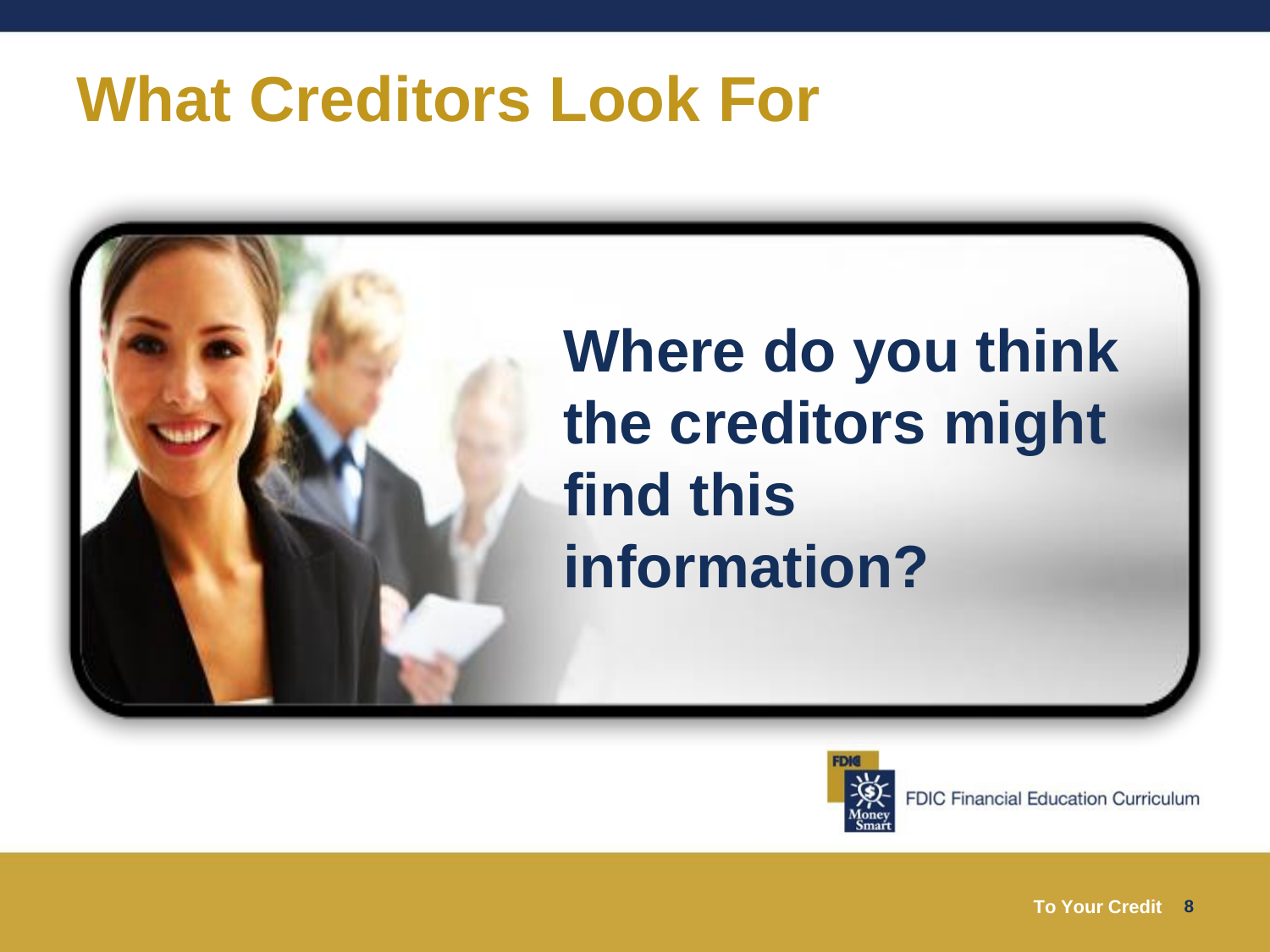# **What Is a Credit Report?**

- **A credit report tells lenders:**
	- Who you are
	- How much debt you have
	- Whether you have made payments on time
	- Whether there is negative information about you in public records

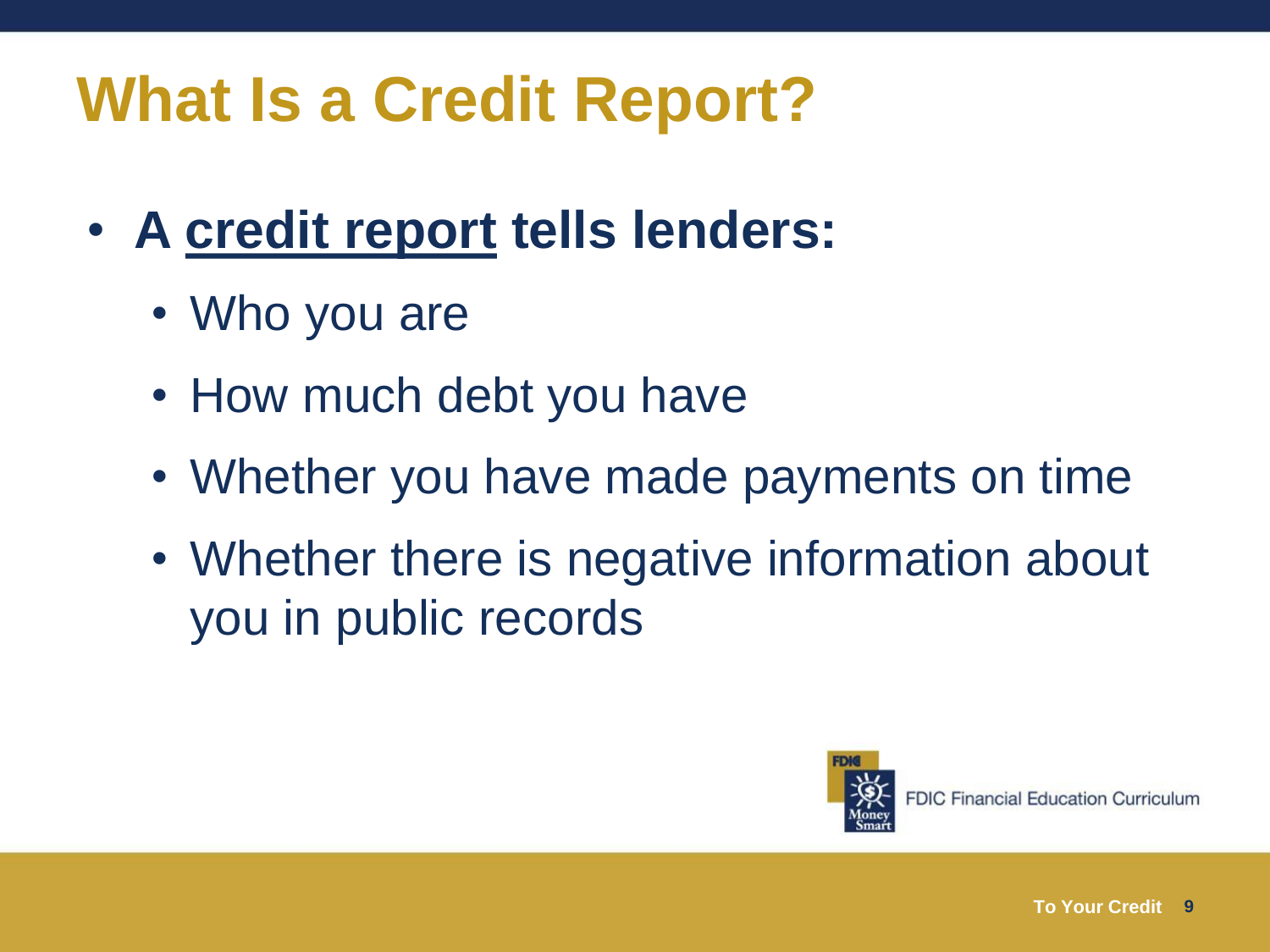# **Credit Reports Do Not Contain What Information?**

- **Checking and savings account balances**
- **Income**
- **Rent and utility bills**
- **Purchases made with cash or check**
- **Race, gender, religion, or national origin**

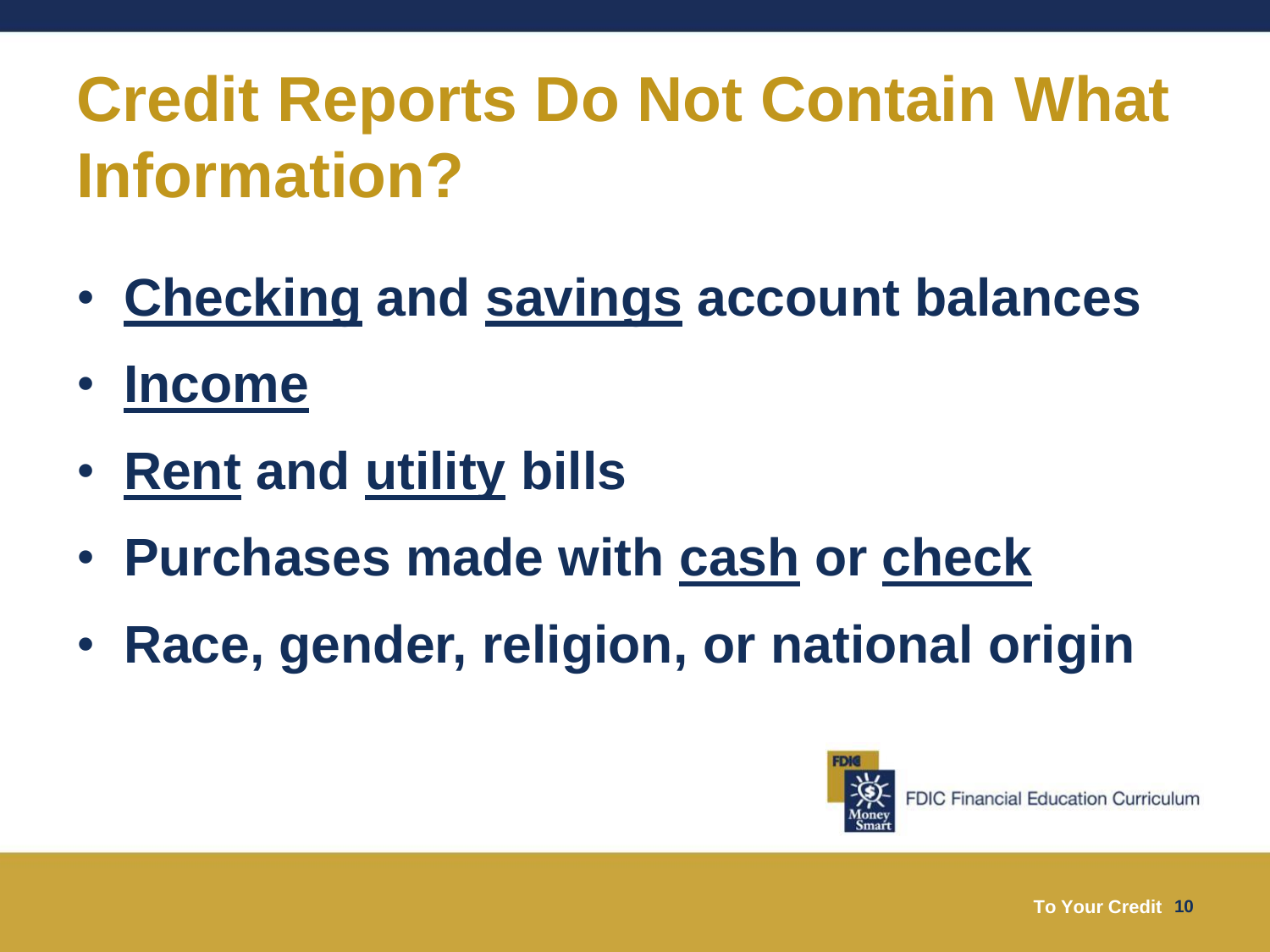### **Credit Score**

- A number that helps lenders determine your credit risk
- The Fair Isaac Corporation (FICO) Score



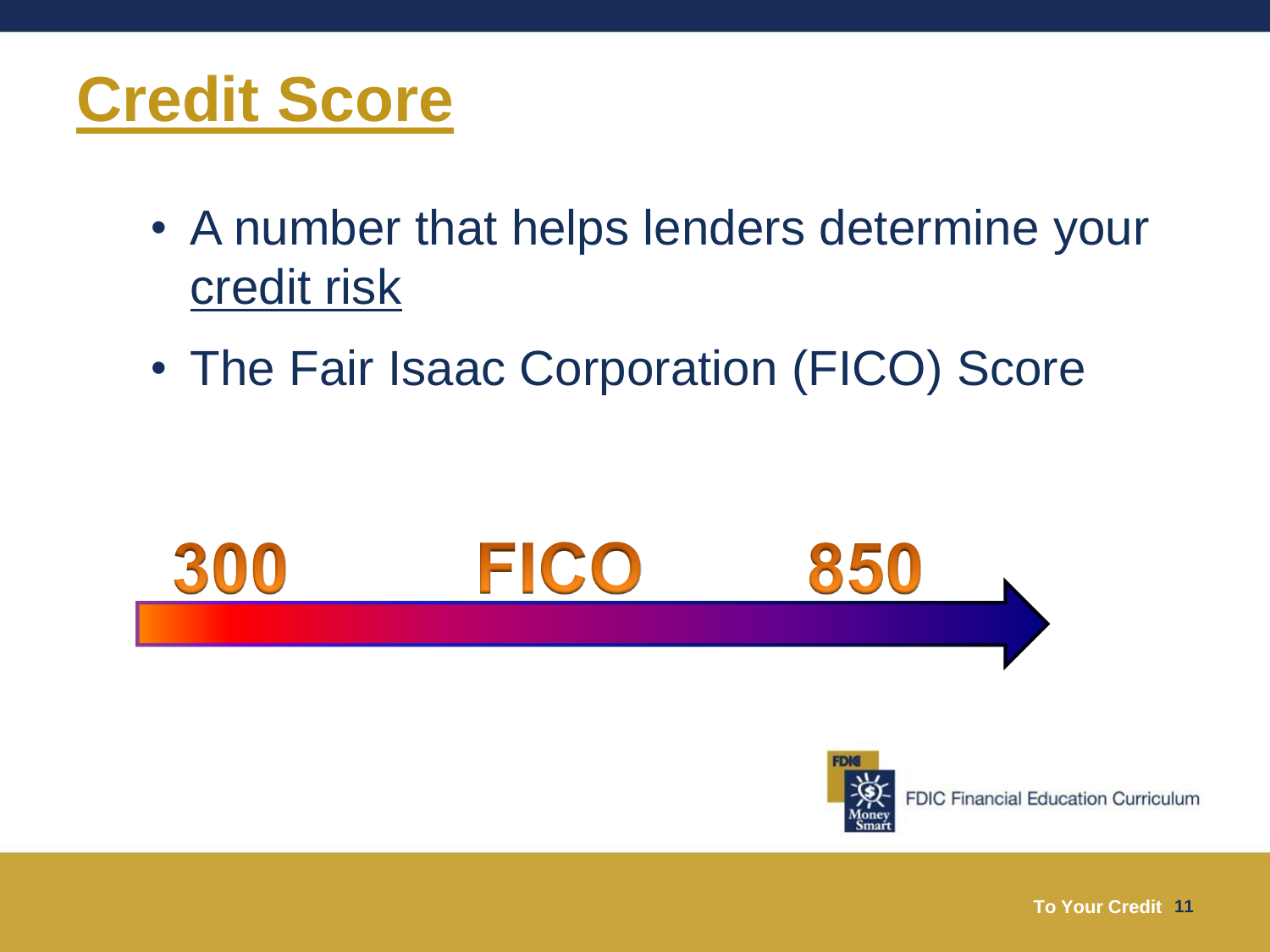

# **Factors in credit score**

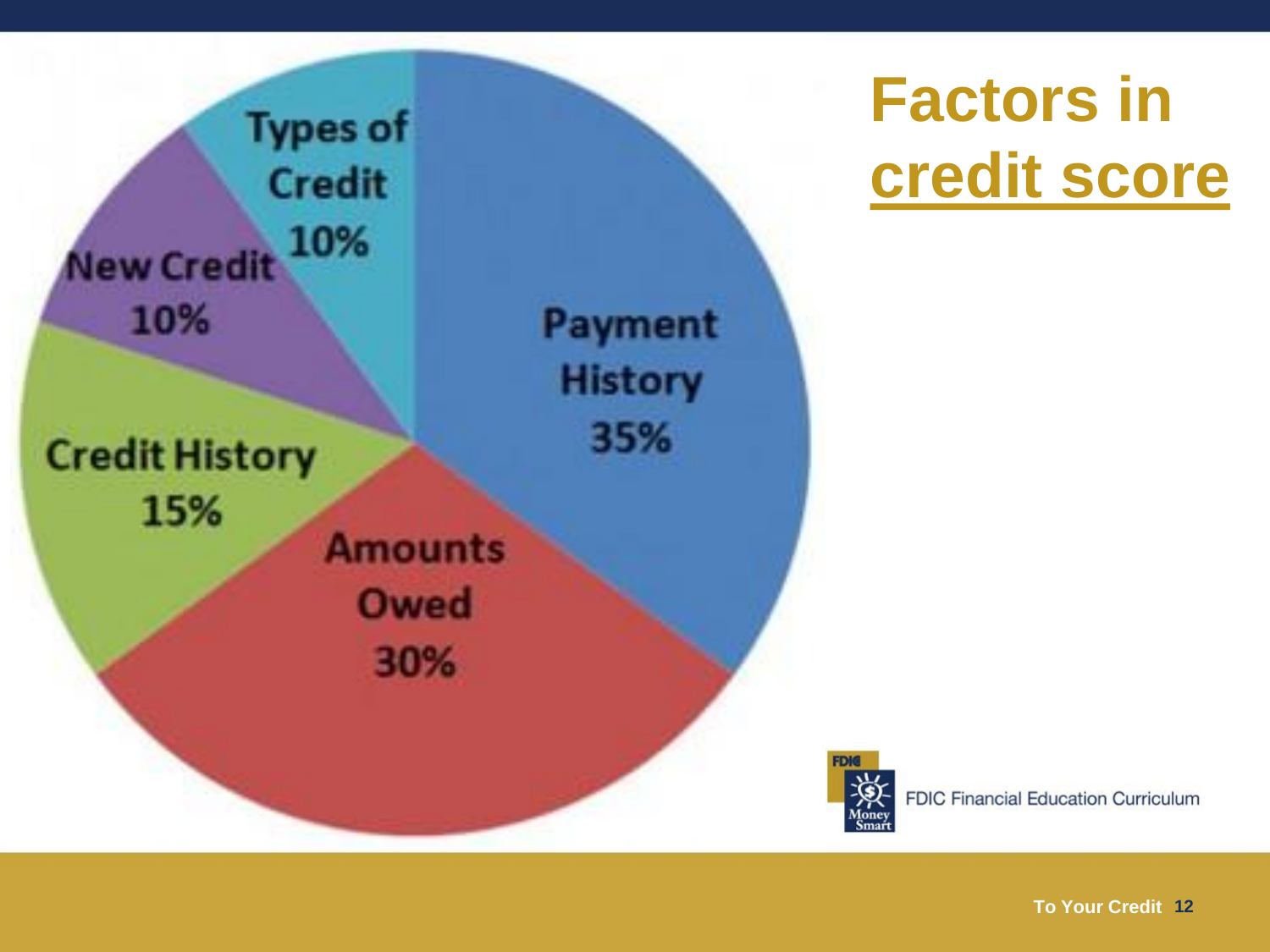

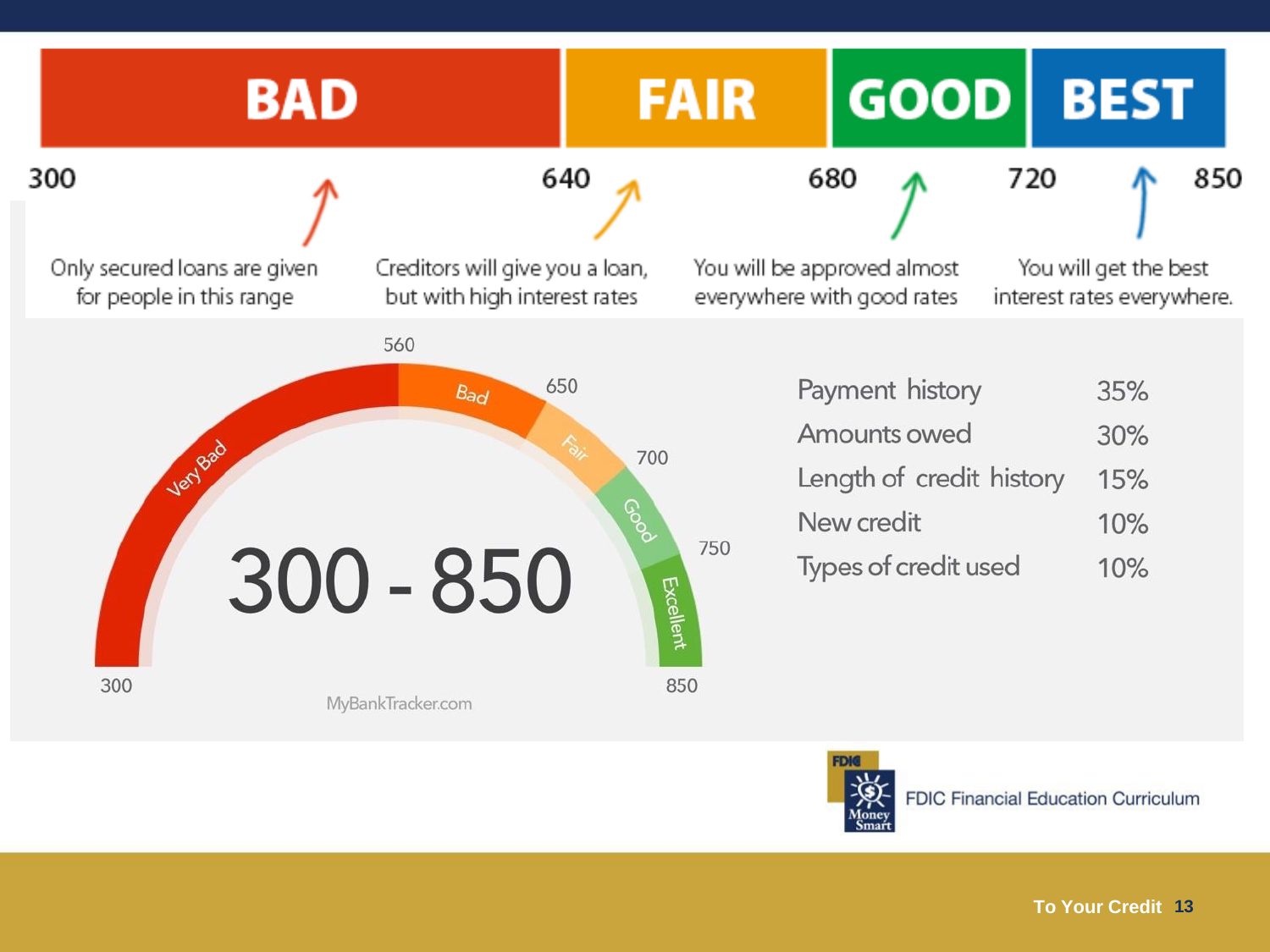#### **Check your credit report**

- **Review your credit report regularly**
- **Check it before you make a large purchase (to ensure you have enough time to correct any mistakes)**
- **Credit Reporting Agencies**

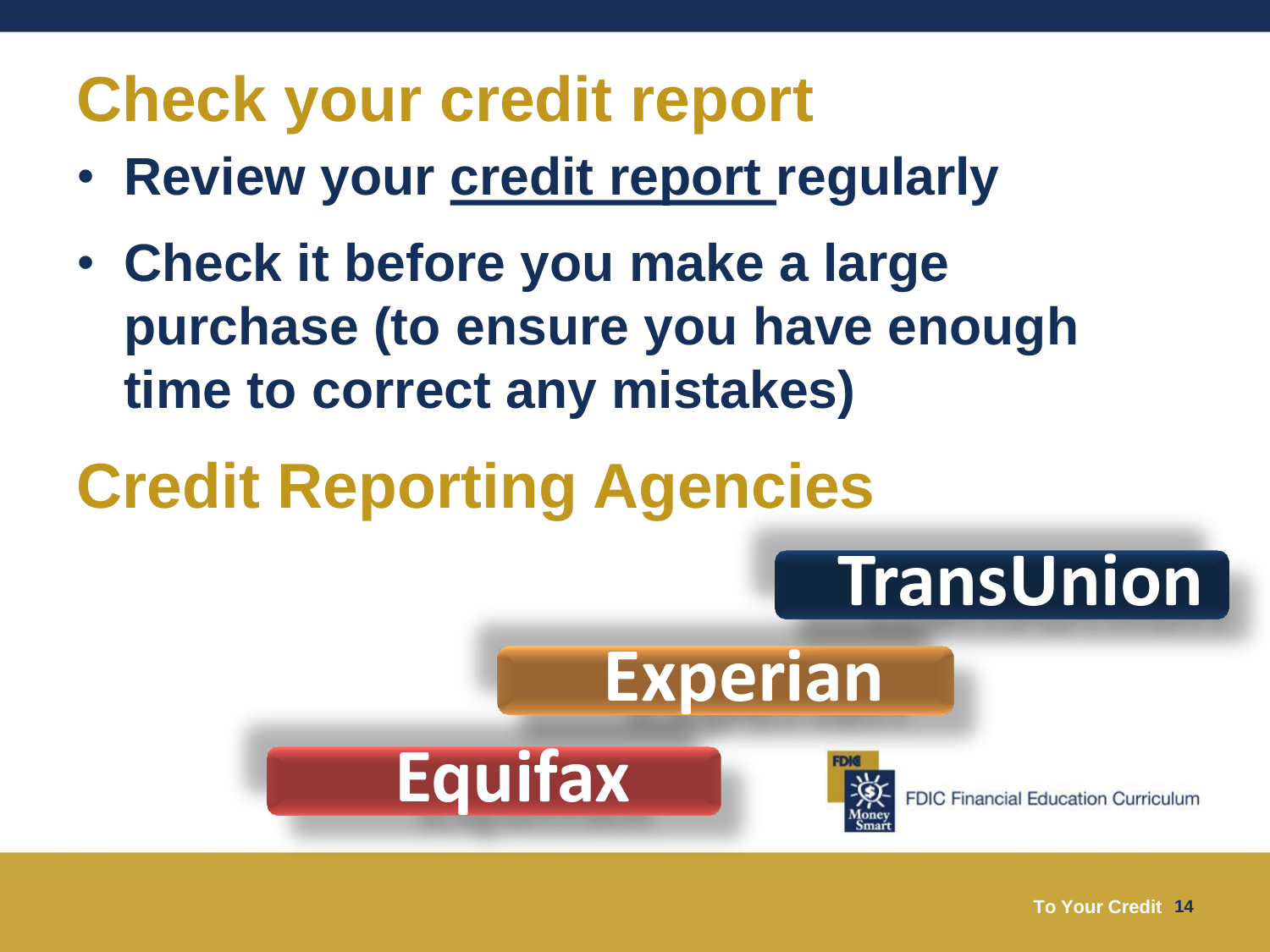# **Other Factors Influencing Lenders**

• **What else might influence a lender's decision to make a loan (besides your credit report and credit score)?**



- Income
- Length of residence
- Employment

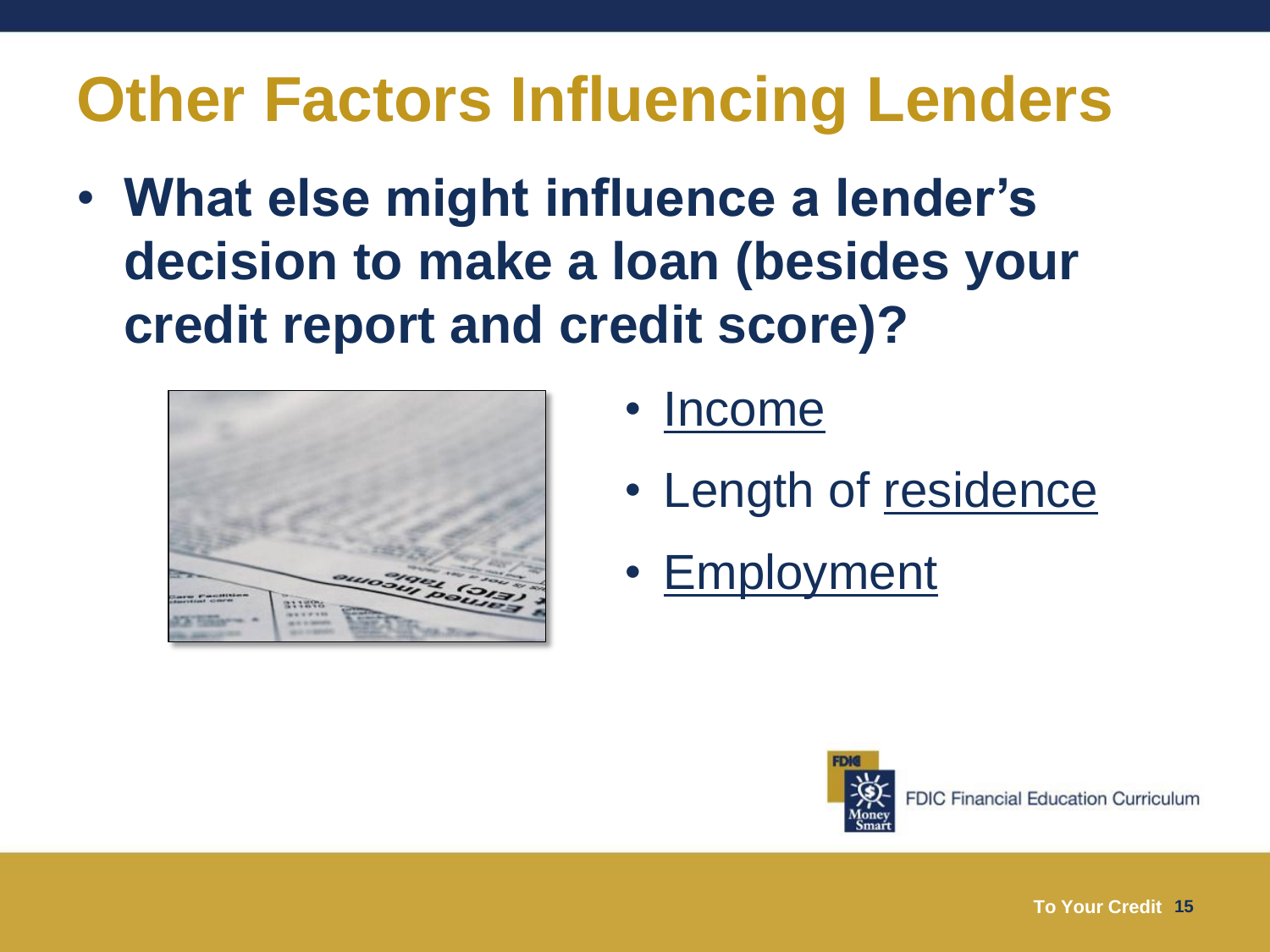# **Benefits of a Good Credit Score**

- **The higher your credit score, the more likely you are to:**
	- Lower car insurance premiums
	- Lower home insurance premiums



- Qualify for lower interest rates on all kinds of loans
- Easier to get a <u>job</u> (many employers check credit history)
- Easier to get credit when you need it
- Pay less for borrowing money

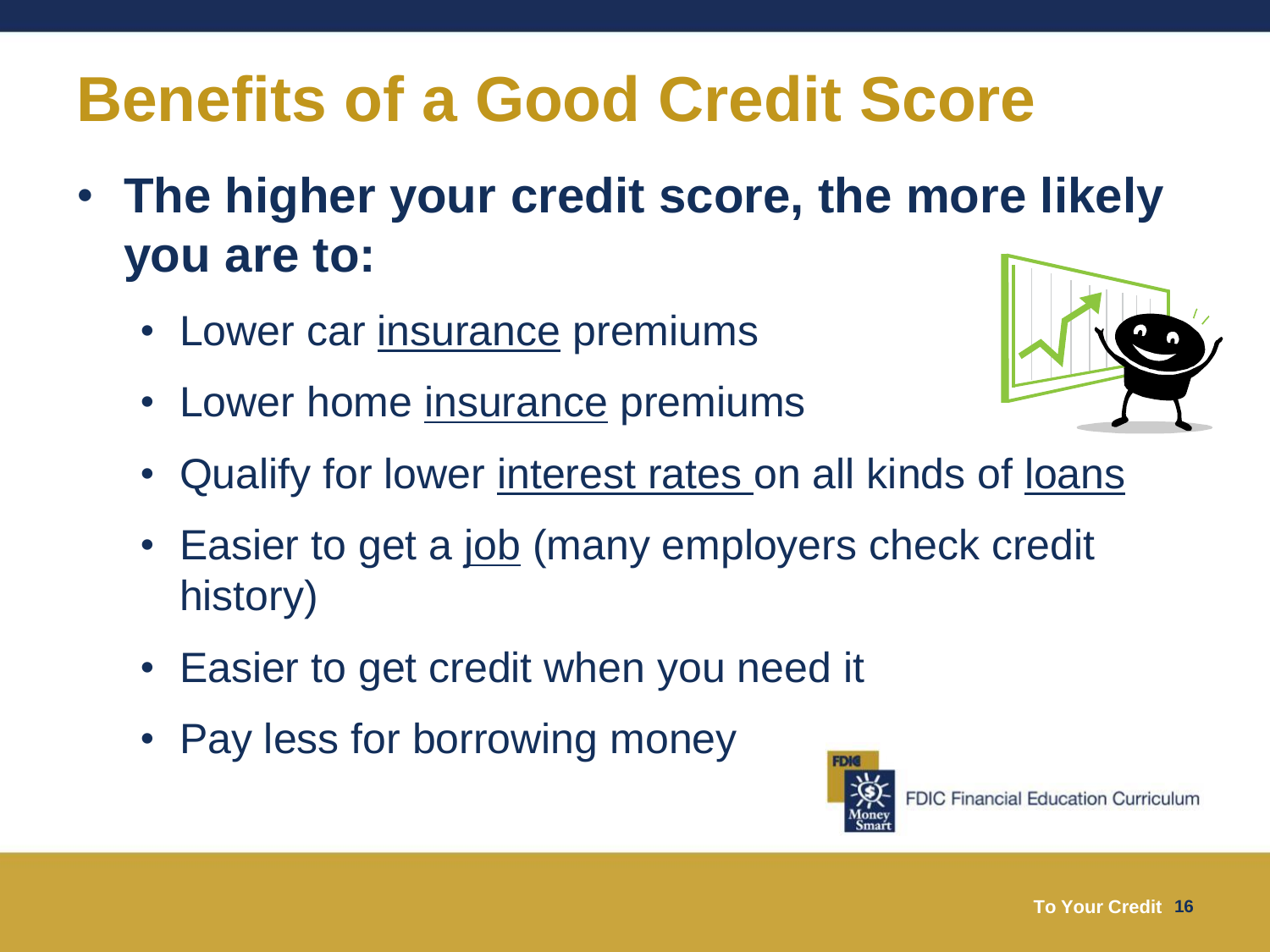# **Building Your Credit History**

- **Apply for a secured credit card**
- **Apply for a small bank loan**
- **Apply for credit at a local store**
- **Make large down payments and negotiate credit payments**
- **Pay your bills on time**
- **Keep your debt levels low**





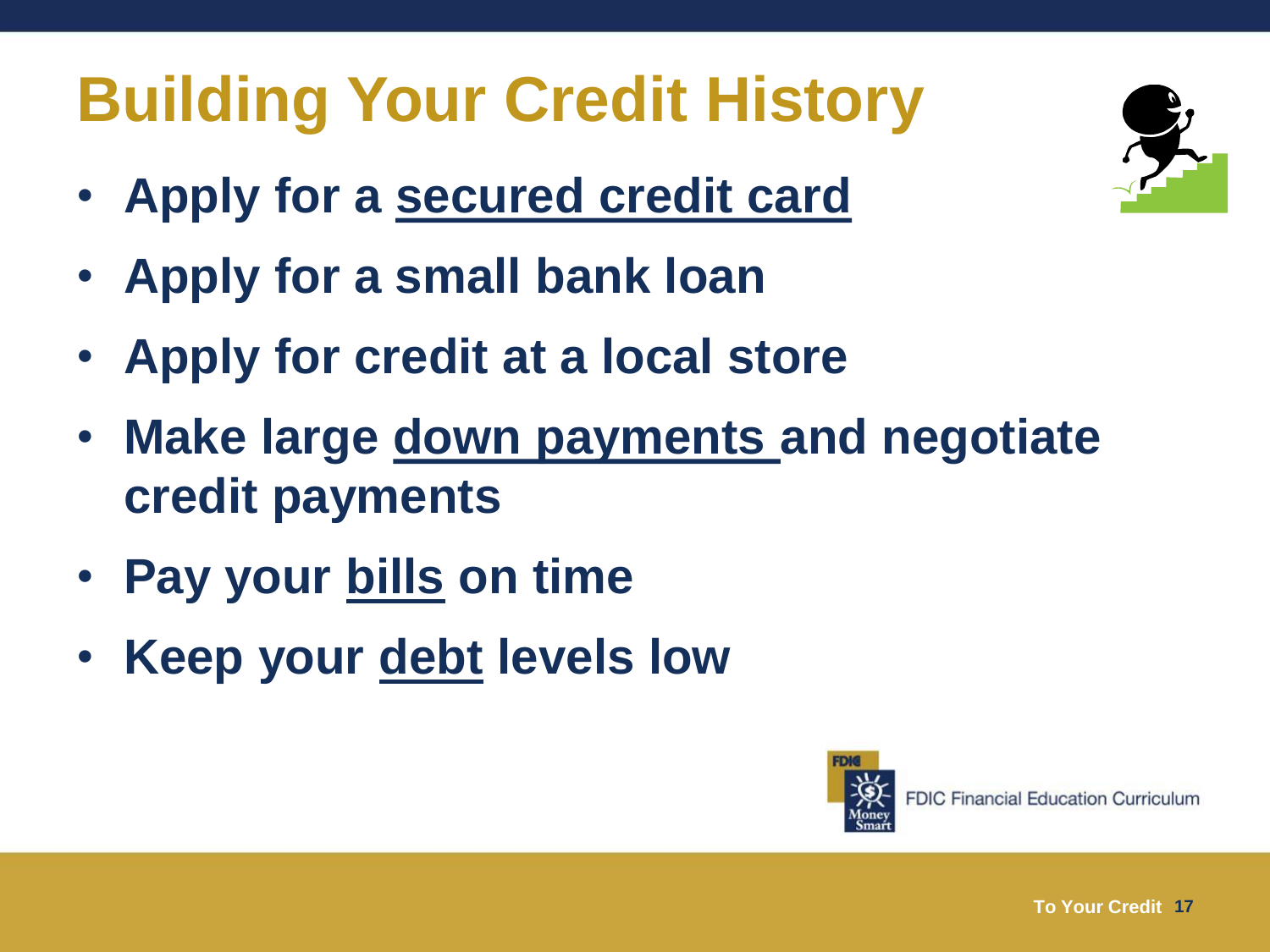# **Repairing Your Own Credit**

- **Get a copy of your credit report** *(it is free at: www.annualcreditreport.com)*
- **Contact the credit reporting agency and creditors to report errors**
- **Contact your lenders to renegotiate payment plans**
- **Consider opting out of unsolicited offers to avoid getting into more debt**



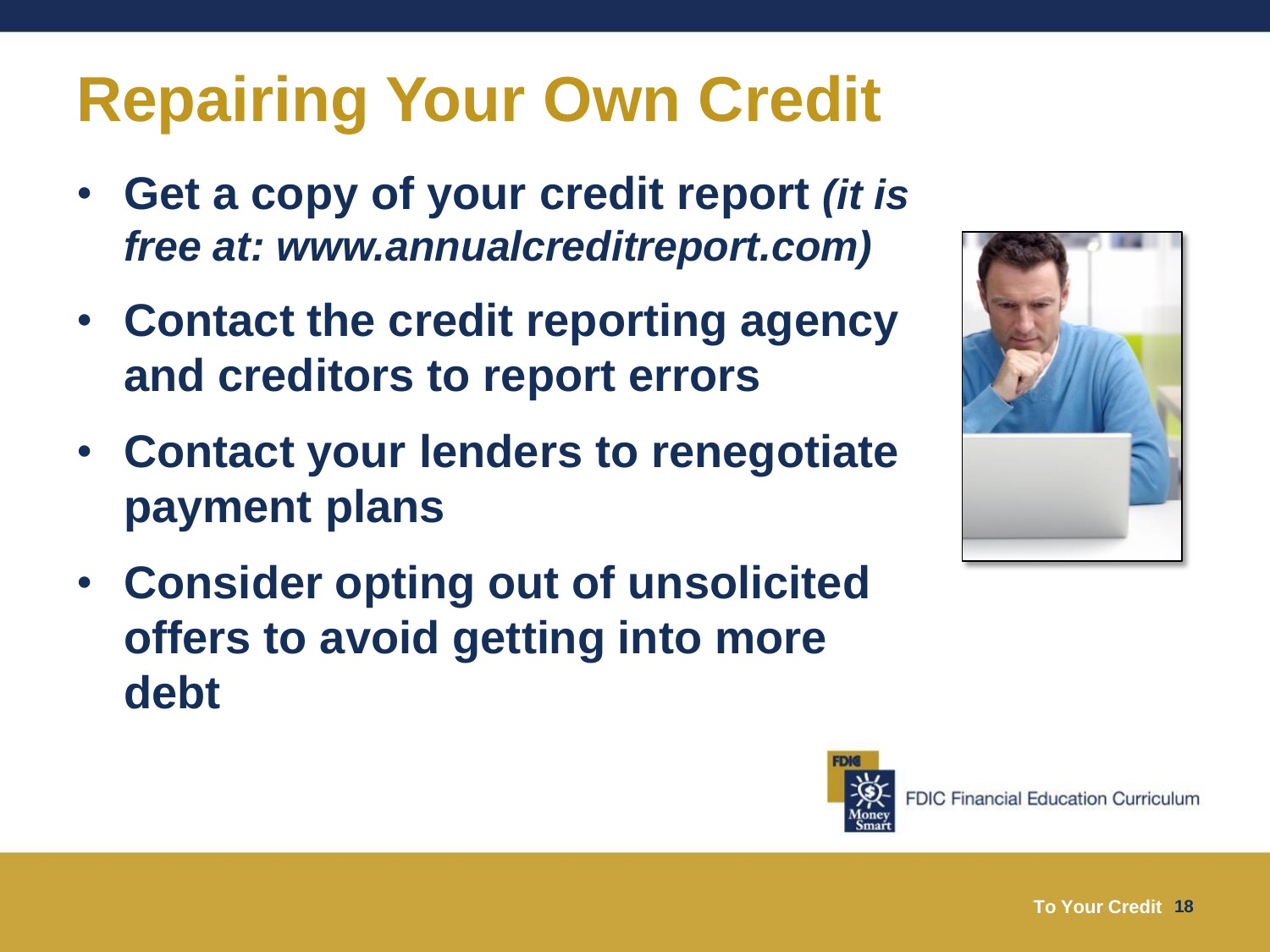# **Credit Repair Scams**

- **No one can remove accurate information from your credit report**
- **It can take years to repair bad credit legitimately**
- **No one can create a new identity for you**
- **Legitimate companies provide a service before requesting payment**

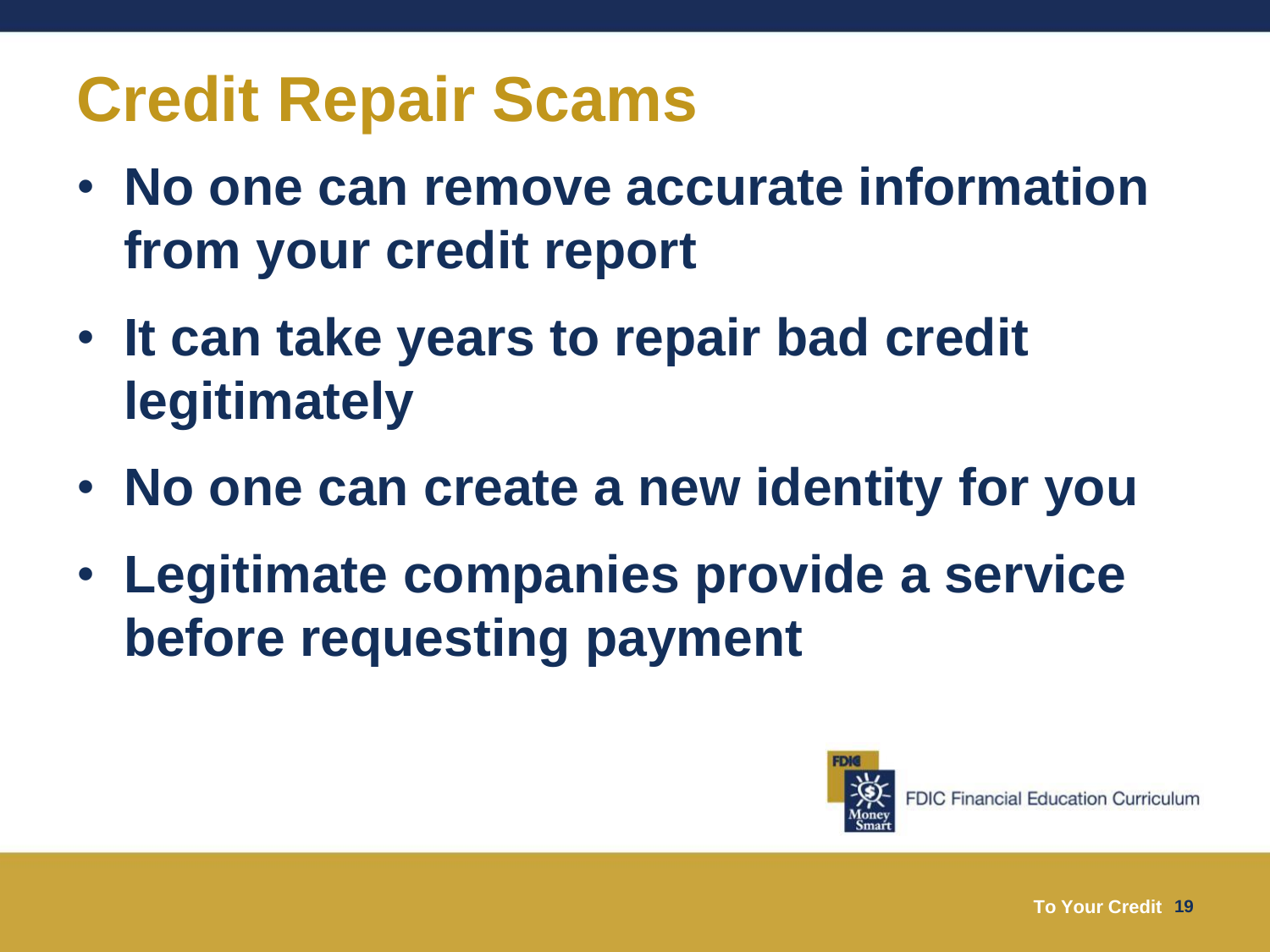# **If Your Credit Request Is Denied**

- **A denial notice, or adverse action notice, lists reasons for credit denial**
- **Credit card companies must give you reasons why your credit was denied**
- **Contact the credit bureau within 60 days of receiving the denial for a free copy of your credit report**
- **Dispute any inaccuracy in your credit report**

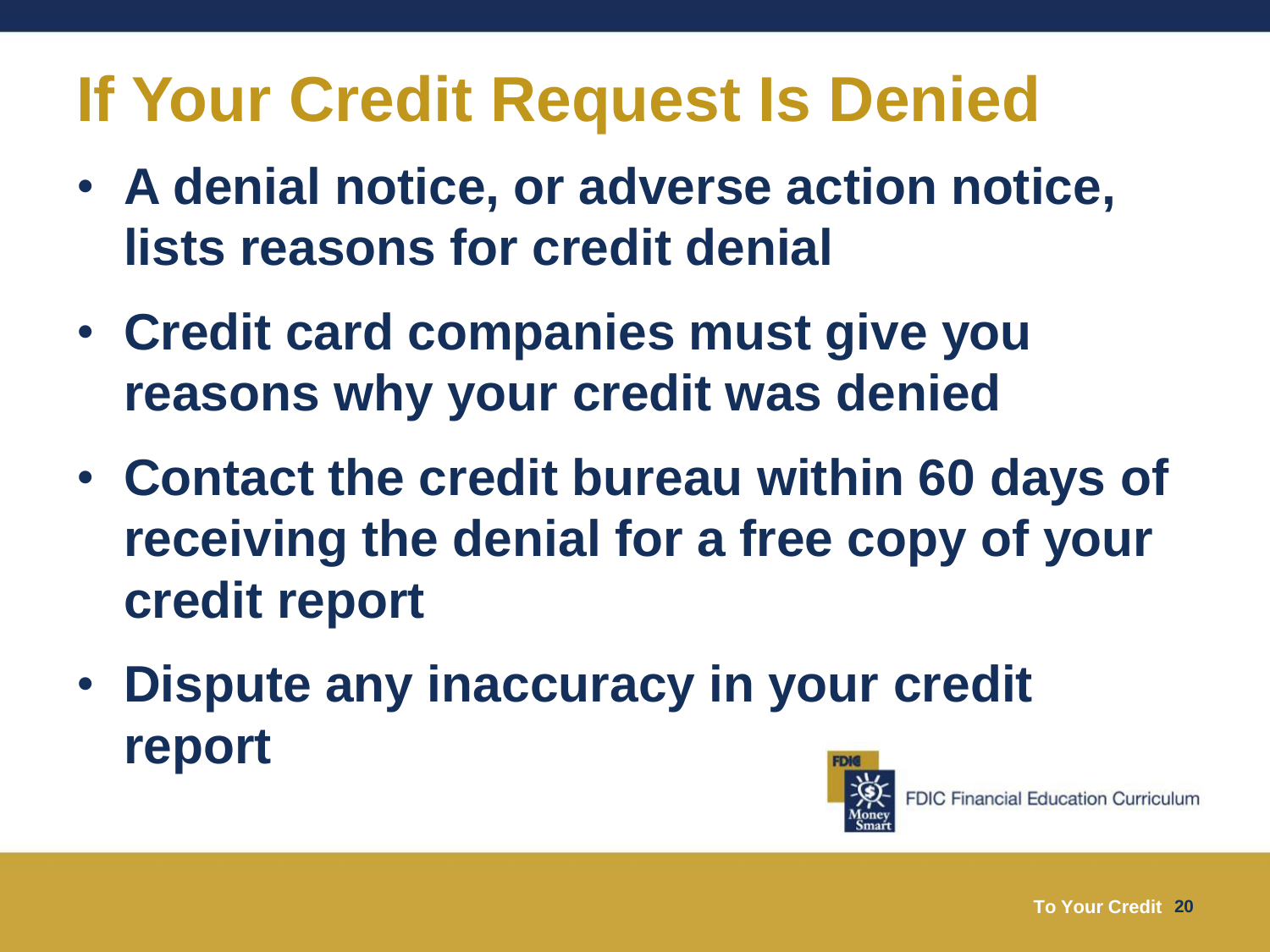# **Keep Good Records**

- **1. Keep your credit card receipts to compare with monthly statements**
- **2. Report mistakes right away**
- **3. It is your responsibility to contact the credit reporting agency**



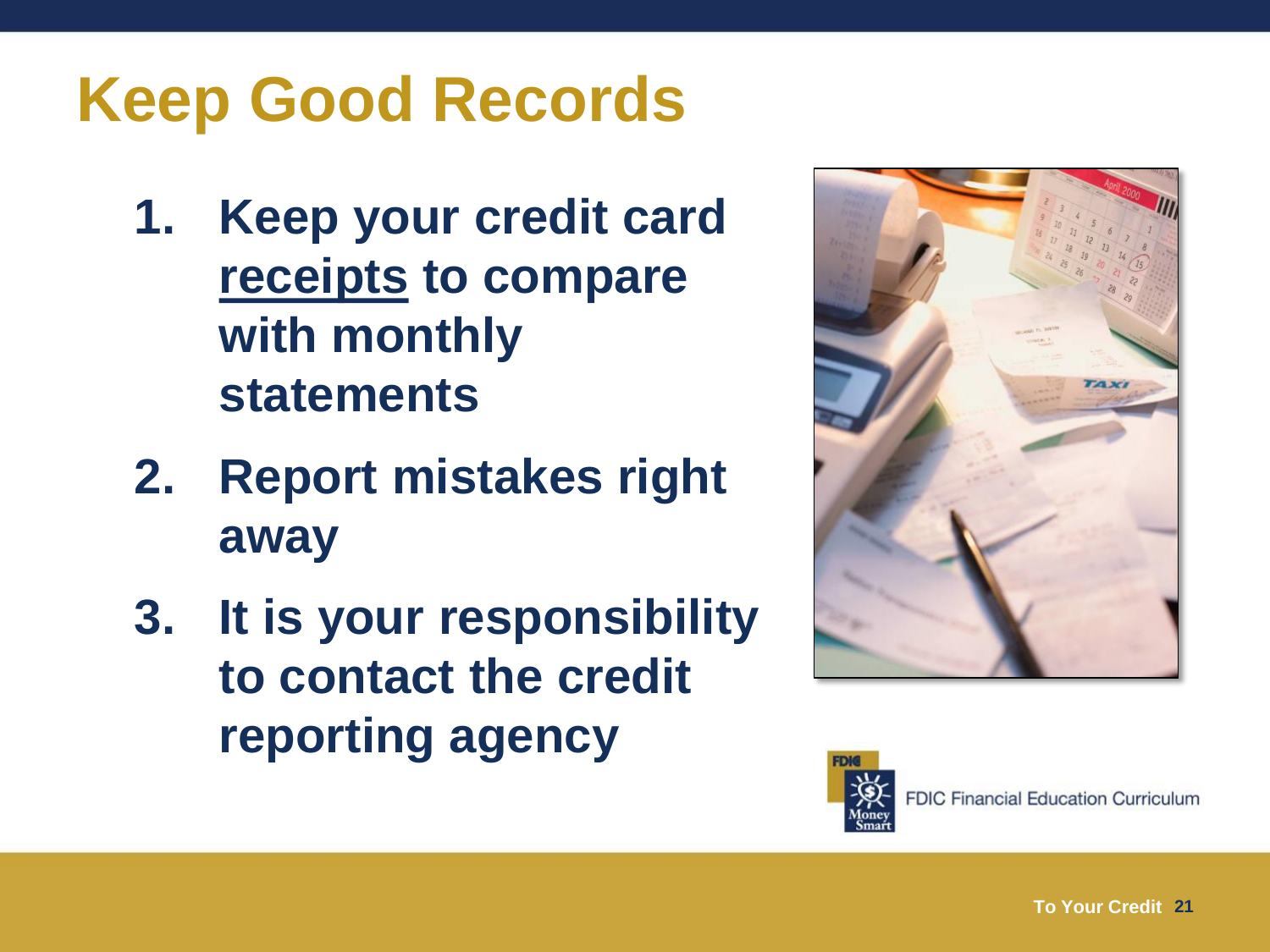# **Minimize Your Risk of Identity Theft**

- **Protect your personal information (SSN, PINs, passwords, credit/debit cards)**
- **Protect your incoming/outgoing mail**
- **Sign up for direct deposit**
- **Keep your financial trash "clean"**



- **Keep an eye on your bank statements and credit card bills**
- **Avoid identity theft on the Internet**